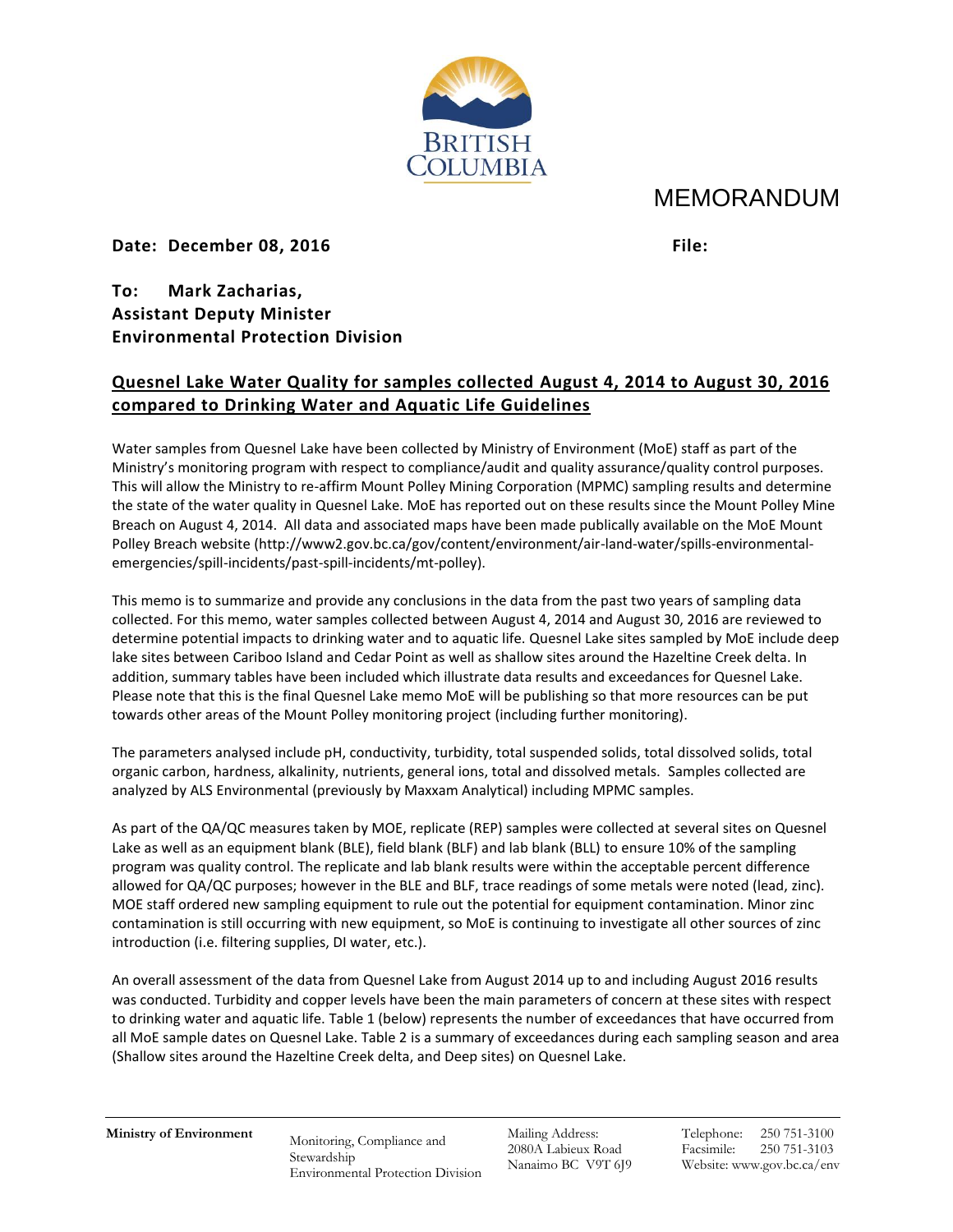| Parameter           | Total               | Number of<br><b>DW</b> | Number of AL<br>Exceedances | Total            | Number of<br><b>DW</b> | Number of AL<br>Exceedances | Total               | Number of<br><b>DW</b> | Number of<br>AL |
|---------------------|---------------------|------------------------|-----------------------------|------------------|------------------------|-----------------------------|---------------------|------------------------|-----------------|
|                     | Sample<br>Events in | Exceedances            | in 2014                     | Sample<br>Events | Exceedances            | in 2015                     | Sample<br>Events in | Exceedances            | Exceedances     |
|                     | 2014                | in 2014                |                             | in 2015          | in 2015                |                             | 2016                | in 2016                | in 2016         |
| Turbidity           |                     | 28                     | 20                          |                  | 1                      | 0                           |                     | $\mathbf 0$            | 0               |
| TSS                 |                     | n/a                    | 20                          |                  | n/a                    | 1                           |                     | n/a                    | $\Omega$        |
| Total               |                     | 35                     | n/a                         |                  | 1                      | n/a                         |                     | $\mathbf 0$            | n/a             |
| Aluminum            |                     |                        |                             |                  |                        |                             |                     |                        |                 |
| Total               |                     | $\mathbf 0$            | 14                          |                  | $\mathbf 0$            | 0                           |                     | $\mathbf 0$            | $\Omega$        |
| Chromium            |                     |                        |                             |                  |                        |                             |                     |                        |                 |
| <b>Total Cobalt</b> |                     | n/a                    | $\overline{3}$              |                  | n/a                    | 0                           |                     | n/a                    | $\mathbf 0$     |
| Total               |                     | $\mathbf 0$            | 46                          |                  | $\mathbf 0$            | $\overline{2}$              |                     | $\mathbf 0$            | $\mathbf 0$     |
| Copper              |                     |                        |                             |                  |                        |                             |                     |                        |                 |
| <b>Total Iron</b>   | 80                  | 18                     | 14                          | 41               | $\mathbf 0$            | 0                           | 41                  | $\mathbf 0$            | $\mathbf 0$     |
| <b>Total Lead</b>   |                     | $\mathbf 0$            | $\overline{2}$              |                  | 0                      | 0                           |                     | $\mathbf 0$            | $\mathbf 0$     |
| Total               |                     | 12                     | 0                           |                  | $\mathbf 0$            | 0                           |                     | $\mathbf 0$            | 0               |
| Manganese           |                     |                        |                             |                  |                        |                             |                     |                        |                 |
| Total               |                     | 20                     | 13                          |                  | $\mathbf{1}$           | 0                           |                     | $\Omega$               | $\Omega$        |
| Phosphorus          |                     |                        |                             |                  |                        |                             |                     |                        |                 |
| <b>Total Silver</b> |                     | n/a                    | $\overline{4}$              |                  | n/a                    | 0                           |                     | n/a                    | $\mathbf 0$     |
| Total Zinc          |                     | 0                      | 11                          |                  | $\mathbf 0$            | 0                           |                     | $\mathbf 0$            | 0               |
| Dissolved           |                     | $\overline{2}$         | $\overline{7}$              |                  | $\mathbf 0$            | 0                           |                     | $\mathbf 0$            | $\mathbf 0$     |
| Aluminum            |                     |                        |                             |                  |                        |                             |                     |                        |                 |

Table 1. Number of exceedances for both drinking water and aquatic life guidelines from all MoE sample events from August 4, 2014 to August 30, 2016.

\*n/a: no guideline for that parameter

**Table 2.** Summary of exceedances over time for drinking water and aquatic life guidelines from all MoE sample events from August 4, 2014 to August 30, 2016.

|                     | 2014           |              |              | 2015 |               |             | 2016        |             |               |      |                    |             |
|---------------------|----------------|--------------|--------------|------|---------------|-------------|-------------|-------------|---------------|------|--------------------|-------------|
|                     | Late summer    |              | Fall         |      | <b>Spring</b> |             | Late summer |             | <b>Spring</b> |      | <b>Late Summer</b> |             |
|                     | Shallow        | <b>Deep</b>  | Shallow      | Deep | Shallow       | <b>Deep</b> | Shallow     | <b>Deep</b> | Shallow       | Deep | Shallow            | <b>Deep</b> |
| <b>Turbidity</b>    | D, A           | D, A         | D, A         |      |               |             | D           |             |               |      |                    |             |
| <b>TSS</b>          | C, A           | C, A         | Α            |      |               |             |             |             |               |      |                    |             |
| Total               | H              | н            | H            |      |               |             | H           |             |               |      |                    |             |
| <b>Aluminum</b>     |                |              |              |      |               |             |             |             |               |      |                    |             |
| <b>Total</b>        | $\overline{A}$ | A            | Α            |      |               |             |             |             |               |      |                    |             |
| Chromium            |                |              |              |      |               |             |             |             |               |      |                    |             |
| <b>Total Cobalt</b> |                | C            | $\mathsf{C}$ |      |               |             |             |             |               |      |                    |             |
| <b>Total Copper</b> | C, A           | C, A         | Α            |      |               | C           | A           |             |               |      |                    |             |
| <b>Total Iron</b>   | H, A           | H, A         | H, A         |      |               |             |             |             |               |      |                    |             |
| <b>Total Lead</b>   | C              | C            |              |      |               |             |             |             |               |      |                    |             |
| <b>Total</b>        | H              | H            | H            |      |               |             |             |             |               |      |                    |             |
| Manganese           |                |              |              |      |               |             |             |             |               |      |                    |             |
| Total               | D, A           | D, A         | D, A         |      |               |             | D           |             |               |      |                    |             |
| Phosphorus          |                |              |              |      |               |             |             |             |               |      |                    |             |
| <b>Total Silver</b> |                | $\mathsf{C}$ | $\mathsf C$  |      |               |             |             |             |               |      |                    |             |
| <b>Total Zinc</b>   | C              | C            | C            |      |               |             |             |             |               |      |                    |             |
| <b>Dissolved</b>    | D, A           | D, C,        |              |      |               |             |             |             |               |      |                    |             |
| <b>Aluminum</b>     |                | A            |              |      |               |             |             |             |               |      |                    |             |

Shallow: 0.5-15m, Deep: >15m

\*D: BC Drinking Water Quality Guideline Exceedance

\*H: Health Canada Drinking Water Quality Guideline Exceedance

\*C: Chronic Aquatic Life Guideline Exceedance

\*A: Acute Aquatic Life Guideline Exceedance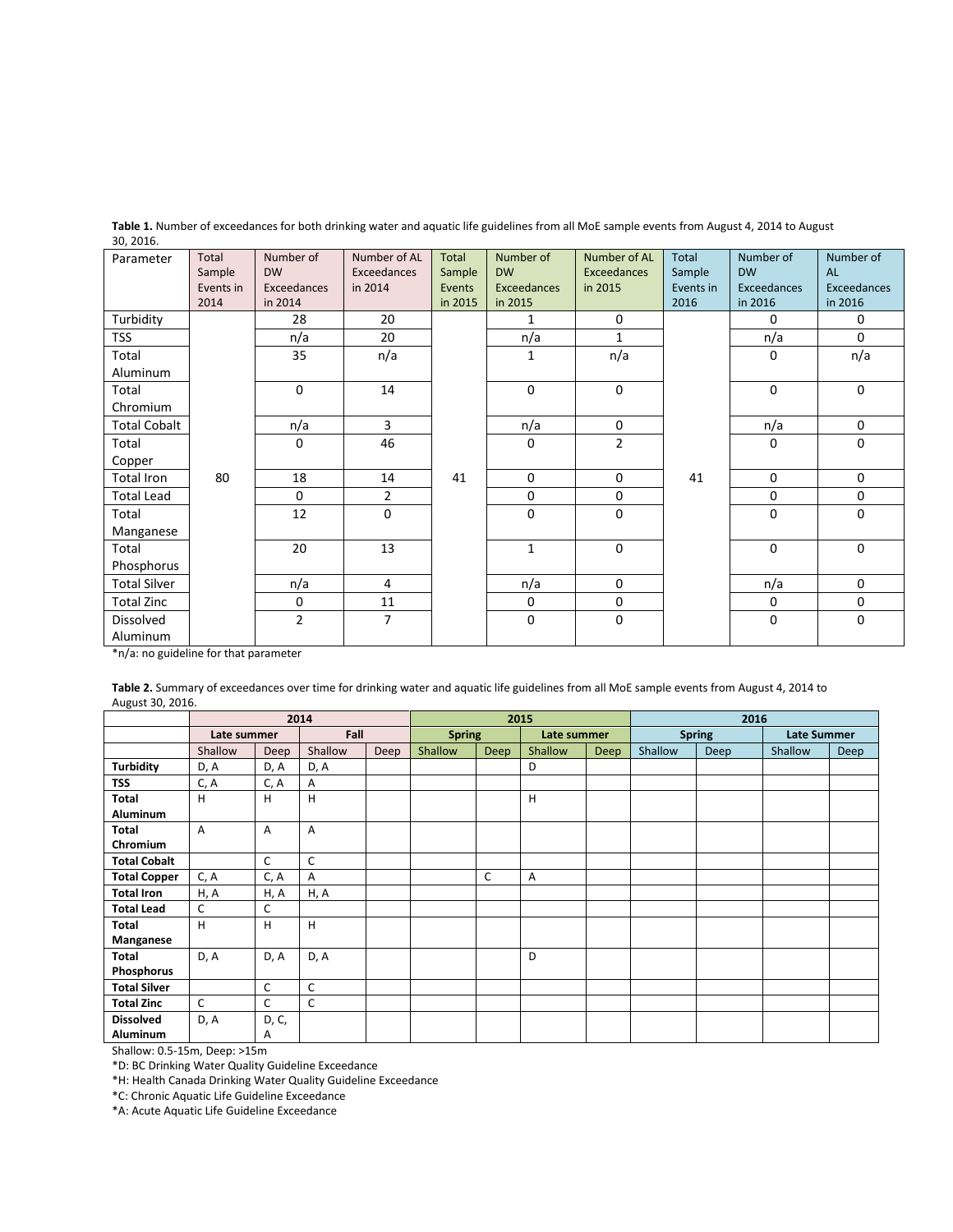A summary of all drinking water and aquatic life exceedances up to August 2016 can be seen in Table 4 and 5 (below), respectively. Many of the exceedances were in the first few weeks prior to the breach during the August 4 – late August period in 2014.

The following parameters have exceeded drinking water guidelines in Quesnel Lake: turbidity, total phosphorus, total aluminum, total iron, total manganese and dissolved aluminum. The exceedances in total metals were typically found at lower depths, where they bind to particles. However since October 2014 there have been no drinking water exceedances (except for turbidity, total aluminum and total phosphorus on Sept 1/15 at Quesnel Lake near Hazeltine Creek New Path). The manganese drinking water guideline is based on aesthetic effects relating to staining and taste, not direct health effects. Elevated nutrients can affect the drinking water treatment process or lead to algal blooms, which also can affect water quality.

There have been several aquatic life guideline exceedances in Quesnel Lake including turbidity, total suspended solids, total chromium, total cobalt, total copper, total iron, total lead, total phosphorus, total silver, total zinc and dissolved aluminum. While total metals concentrations may exceed aquatic life guidelines, the much lower concentrations of the dissolved form of these metals indicates that the high levels are associated with particulates and may not be as bioavailable as dissolved metals, thus decreasing the risk to aquatic life in Quesnel Lake. By the spring of 2015, total copper levels declined and remained below the chronic aquatic life guideline (except for two exceedances in April and September 2015). More importantly the dissolved form of copper, or the portion that is more bioavailable, was lower and staying relatively constant. Table 3 compares the total copper levels in Quesnel Lake from 2014 to 2016. This table shows that total copper levels in 2015 were a little higher throughout the entire water column around spring overturn when the lake had mixed, but have been consistently lower in the surface waters since the spring of 2015. It is natural for bottom waters to contain slightly higher levels due to settling of particles over time.

| Date                             | Total copper surface (0.5m) | Total Copper Bottom (99m) |
|----------------------------------|-----------------------------|---------------------------|
| August 12, 2014                  | $0.54 \mu g/L$              | $217 \mu g/L$ (at 60m)    |
| September 4, 2014                | $1.56 \mu g/L$              | 121 $\mu$ g/L (at 65m)    |
| April 23, 2015 (Spring Overturn) | $1.99 \mu g/L$              | $2.01 \mu g/L$            |
| September 1, 2015 (Late summer)  | $0.5 \mu g/L$               | $1.22 \mu g/L$            |
| April 25, 2016 (Spring Overturn) | $0.58 \mu g/L$              | $1.56 \mu g/L$            |
| August 30, 2016 (Late Summer)    | $0.5 \mu g/L$               | $1.18 \mu g/L$            |

**Table 3.** Total copper values at surface and bottom at Quesnel Lake at Hazeltine Creek Deep Station from August 12, 2014 to August 30, 2016.

Depth profiles were also conducted during the sampling events and data was collected for dissolved oxygen, temperature, pH and conductivity at every meter from surface to bottom for all sample dates. Dissolved oxygen levels at depth in the summer months remained the same throughout the water column. No hypoxia has been observed in Quesnel Lake at any of the MoE sampling sites. Total phosphorus, which can increase lake productivity, was elevated between August and October 2014 and then returned below water quality guidelines except for one spike in Sept 2015 (note that this was near shore at Quesnel Lake at Hazeltine Creek, New Path). This settling process explains why results of many parameters are slightly higher at depth in the lake during the summer. During fall overturn, the lake mixes and the parameters become more uniform throughout the water column.

On December 1, 2015, MPMC began discharging into the Hazeltine Creek channel which enters Quesnel Lake at depth. The Ministry of Environment has collected field profile information over the diffusers as well as field profiles and water quality sampling at the edge of the 100m initial dilution zone (IDZ). This data can be seen in the respective data tables that go with this memo under site QUL-58. No measurements taken at the edge of the IDZ since the discharge was initiated have exceeded the Aquatic Life or Drinking Water Quality Guidelines.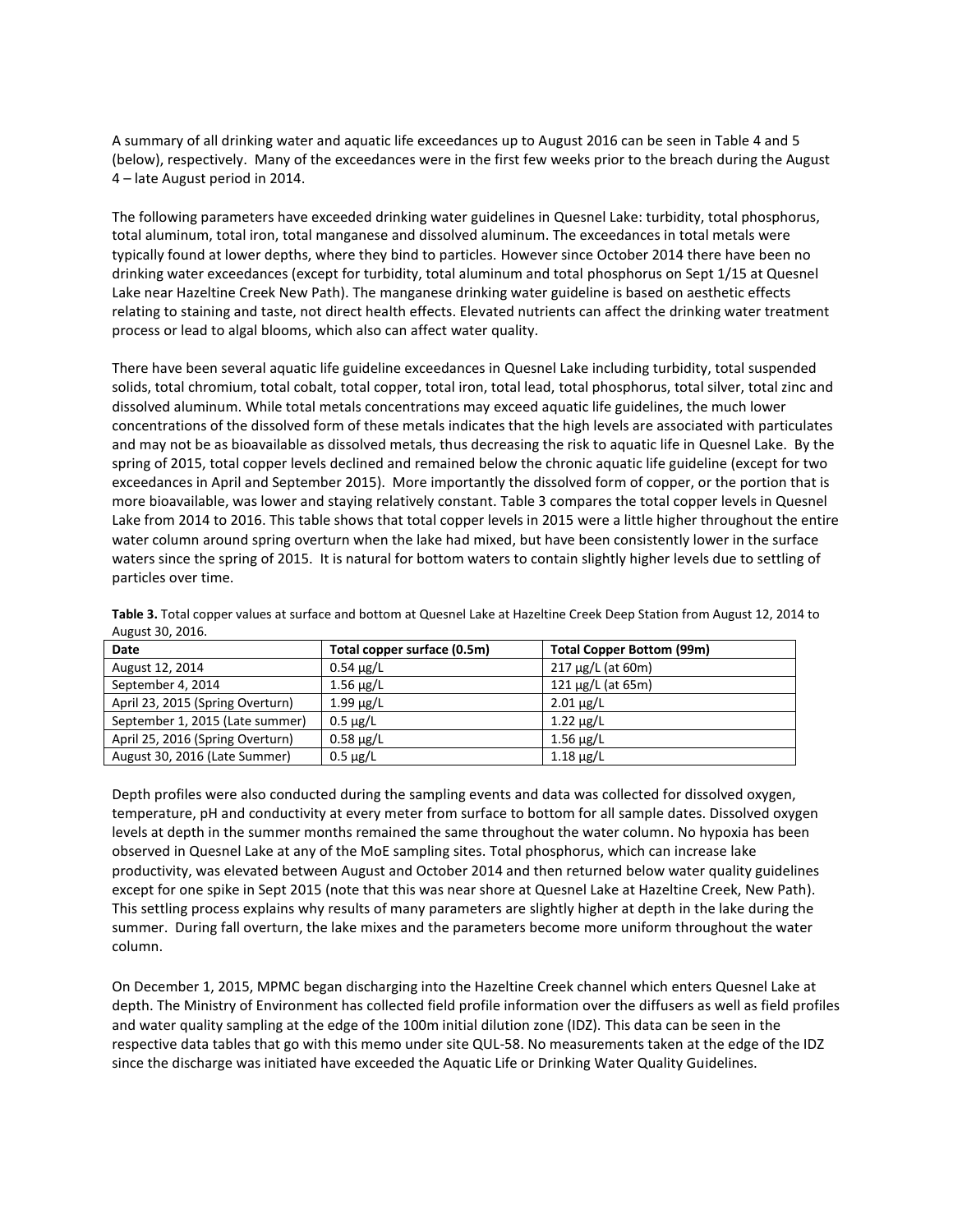MoE will continue to investigate and monitor the water quality of Quesnel Lake; it will be sampled bi-annually going forward. MoE will continue to determine and address any potential impacts to drinking water and aquatic life. As noted above, MPMC will also be monitoring Quesnel Lake and their data can be found at this website: https://www.imperialmetals.com/our-operations-and-projects/operations/mount-polley-mine/overview.

Sincerely,

Deborah Epps, MSc., R.P.Bio. Section Head, Provincial Water Quality Ministry of Environment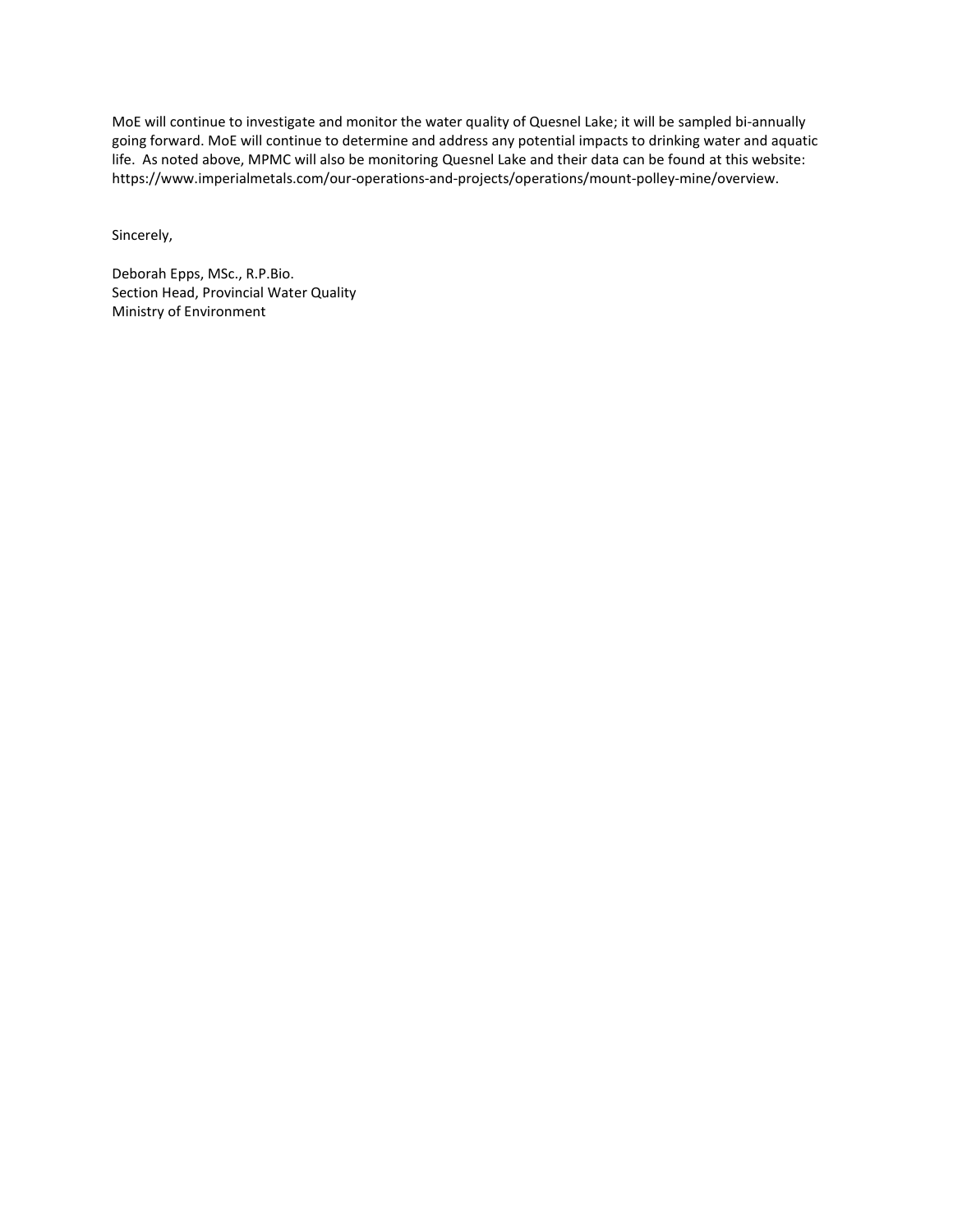**Table 4.** Drinking Water Exceedances from August 4, 2014 to August 30, 2016 for Quesnel Lake.

| Location                                    | Parameter                                                  | Date               | Depth (s)          |  |
|---------------------------------------------|------------------------------------------------------------|--------------------|--------------------|--|
| Quesnel Lake at Hazeltine Creek             | Turbidity, Total Phosphorus,                               | August 4, 2014     | 0.5 <sub>m</sub>   |  |
| Delta                                       | <b>Total Aluminum</b>                                      |                    |                    |  |
| Quesnel Lake at Hazeltine Creek             | Turbidity                                                  | August 4, 2014     | 8 and 15m          |  |
| Confluence                                  | <b>Total Aluminum</b>                                      | August 4, 2014     | 0.5, 8 and 15m     |  |
|                                             | <b>Total Iron</b>                                          | August 4, 2014     | 15m                |  |
| Quesnel Lake at Mouth of                    | <b>Total Aluminum</b>                                      | August 5, 2014     | 0.5 <sub>m</sub>   |  |
| <b>Hazeltine Creek</b>                      | <b>Total Aluminum</b>                                      | August 6, 2014     | 0.5 <sub>m</sub>   |  |
| Quesnel Lake between Raft                   | Turbidity, Total Phosphorus,                               | August 7, 2014     | 0.5 <sub>m</sub>   |  |
| Creek and Hazeltine Creek                   | <b>Total Aluminum</b>                                      |                    |                    |  |
| Quesnel Lake at Cariboo Island<br>Shelf     | Turbidity, Total Aluminum                                  | August 12, 2014    | 30 <sub>m</sub>    |  |
| Quesnel Lake at Hazeltine Creek             | Turbidity, Total Phosphorus                                | August 12, 2014    | 36, 45 and 60m     |  |
| Deep Station                                | Total Aluminum, Total                                      | August 12, 2014    | 45 and 60m         |  |
|                                             | Manganese                                                  |                    |                    |  |
|                                             | <b>Total Iron</b>                                          | August 12, 2014    | 45 and 60m         |  |
|                                             | Turbidity, Total Aluminum, Total                           | August 22, 2014    | 36, 60 and 80m     |  |
|                                             | Phosphorus, Total Iron, Total                              |                    |                    |  |
|                                             | Manganese                                                  |                    |                    |  |
|                                             | Turbidity                                                  | September 4, 2014  | 25, 30 and 65m     |  |
|                                             | <b>Total Aluminum</b>                                      | September 4, 2014  | 9, 30 and 65m      |  |
|                                             | <b>Total Phosphorus</b>                                    | September 4, 2014  | 9, 25, 30 and 65m  |  |
|                                             | Total Iron, Total Manganese                                | September 4, 2014  | 30 and 65m         |  |
| Quesnel Lake West Arm Green                 | Turbidity, Total Aluminum, Total                           | August 13, 2014    | 40, 60 and 90m     |  |
| <b>Buoy Deep Station</b>                    | Phosphorus, Total Iron, Total                              |                    |                    |  |
|                                             | Manganese                                                  |                    |                    |  |
|                                             | Dissolved Aluminum                                         | August 13, 2014    | 90 <sub>m</sub>    |  |
| Quesnel Lake East of Cedar Creek            | <b>Total Aluminum</b>                                      | August 13, 2014    | 8 <sub>m</sub>     |  |
| Quesnel Lake at Hazeltine Creek             | Turbidity, Total Aluminum, Total                           | August 16, 2014    | 7.5 <sub>m</sub>   |  |
| New Path                                    | Phosphorus, Dissolved Aluminum                             |                    |                    |  |
| Quesnel Lake at Hazeltine Creek             | Turbidity, Total Phosphorus                                | August 20, 2014    | 0.5, 9, 20 and 27m |  |
| Site A                                      | Total Aluminum, Total Iron                                 | August 20, 2014    | 9 and 27m          |  |
| Quesnel Lake at Hazeltine Creek             | <b>Total Phosphorus</b>                                    | August 20, 2014    | 0.5 <sub>m</sub>   |  |
| Site B                                      |                                                            |                    |                    |  |
| Quesnel Lake at Hazeltine Creek             | Turbidity, Total Aluminum, Total                           | August 20, 2014    | 8 and 24m          |  |
| Site C                                      | Phosphorus, Total Iron                                     |                    |                    |  |
|                                             | <b>Total Manganese</b>                                     | August 20, 2014    | 8m                 |  |
| Quesnel Lake at Southeast                   | <b>Total Phosphorus</b>                                    | August 22, 2014    | 25m                |  |
| Corner of Mitchell Bay                      |                                                            |                    |                    |  |
| Quesnel Lake at Hazeltine Creek<br>New Path | Turbidity, Total Phosphorus                                | September 1, 2014  | 0.5 <sub>m</sub>   |  |
|                                             | Turbidity, Total Aluminum, Total<br>Phosphorus, Total Iron | September 4, 2014  | 9 <sub>m</sub>     |  |
|                                             | <b>Turbidity, Total Phosphorus</b>                         | September 11, 2014 | 12 <sub>m</sub>    |  |
| Quesnel Lake at Hazeltine Creek             | Turbidity, Total Aluminum, Total                           | October 2, 2014    | 10 and 15m         |  |
| between sites A and B                       | Phosphorus, Total Iron, Total                              |                    |                    |  |
|                                             | Manganese                                                  |                    |                    |  |
|                                             |                                                            |                    |                    |  |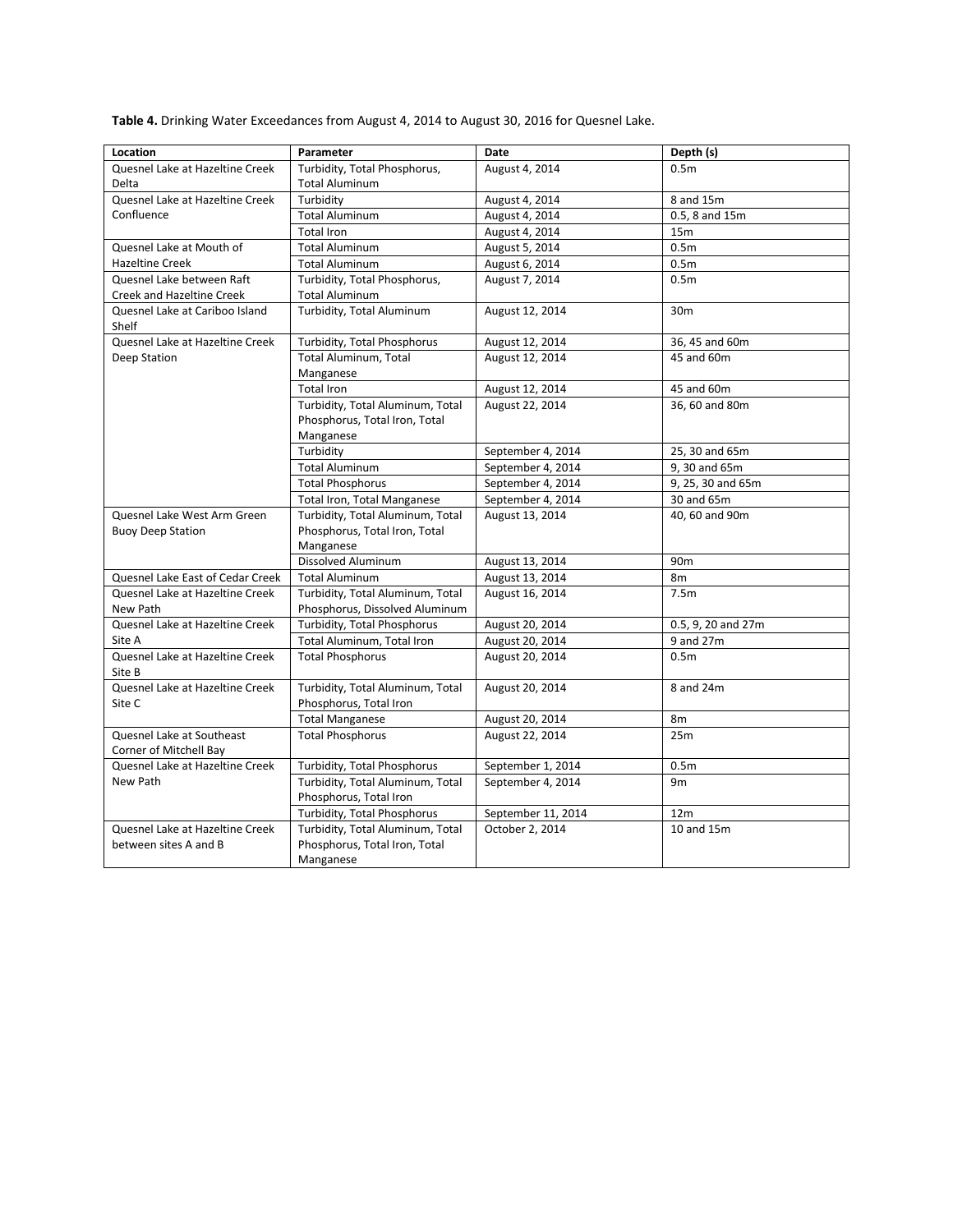**Table 5.** Aquatic Life exceedances from August 4, 2014 to August 30, 2016 for Quesnel Lake.

| Location                                                | Parameter                                                                                                                                 | Date               | Depth (s)          |
|---------------------------------------------------------|-------------------------------------------------------------------------------------------------------------------------------------------|--------------------|--------------------|
| Quesnel Lake at Hazeltine Creek                         | <b>Total Copper</b>                                                                                                                       | August 4, 2014     | 0.5 <sub>m</sub>   |
| Delta                                                   |                                                                                                                                           |                    |                    |
| Quesnel Lake at Hazeltine Creek                         | Turbidity, Total Suspended Solids                                                                                                         | August 4, 2014     | 15m                |
| Confluence                                              | <b>Total Copper</b>                                                                                                                       | August 4, 2014     | 0.5, 8 and 15m     |
|                                                         | <b>Total Lead</b>                                                                                                                         | August 4, 2014     | 8m                 |
|                                                         | <b>Total Copper</b>                                                                                                                       | August 16, 2014    | 17.5m              |
| Quesnel Lake at Mouth of                                | <b>Total Copper</b>                                                                                                                       | August 5, 2014     | 0.5 <sub>m</sub>   |
| <b>Hazeltine Creek</b>                                  | Total Chromium, Total Copper                                                                                                              | August 6, 2014     | 0.5 <sub>m</sub>   |
| Quesnel Lake between Raft<br>Creek and Hazeltine Creek  | <b>Total Copper, Total Phosphorus</b>                                                                                                     | August 7, 2014     | 0.5 <sub>m</sub>   |
| Quesnel Lake at Hazeltine Creek                         | <b>Total Copper</b>                                                                                                                       | August 12, 2014    | 10 <sub>m</sub>    |
| New Path                                                | Turbidity, Total Suspended                                                                                                                | August 16, 2014    | 7.5m               |
|                                                         | Solids, Total Copper, Dissolved<br>Aluminum                                                                                               |                    |                    |
|                                                         | Turbidity, Total Suspended<br>Solids, Total Copper, Total Iron,<br><b>Total Phosphorus</b>                                                | September 4, 2014  | 9m                 |
|                                                         | <b>Total Copper</b>                                                                                                                       | September 11, 2014 | 0.5 and 12m        |
|                                                         | <b>Total Suspended Solids, Total</b><br>Copper                                                                                            | September 1, 2015  | 0.5 <sub>m</sub>   |
| Quesnel Lake at Southeast                               | <b>Total Suspended Solids</b>                                                                                                             | August 12, 2014    | 25m                |
| Corner of Mitchell Bay                                  | <b>Total Copper</b>                                                                                                                       | August 22, 2014    | 25m                |
|                                                         | <b>Total Copper</b>                                                                                                                       | August 26, 2014    | 11 and 25m         |
| Quesnel Lake at Cariboo Island                          | <b>Total Copper</b>                                                                                                                       | August 12 2014     | 30m                |
| Shelf                                                   |                                                                                                                                           |                    |                    |
| Quesnel Lake at Hazeltine Creek<br>Deep Station         | Turbidity, Total Suspended<br>Solids, Total Copper                                                                                        | August 12, 2014    | 36, 45 and 60m     |
|                                                         | Total Cobalt, Total Phosphorus                                                                                                            | August 12, 2014    | 60 <sub>m</sub>    |
|                                                         | Total Chromium, Total Iron, Total<br>Zinc, Dissolved Aluminum                                                                             | August 12, 2014    | 45 and 60m         |
|                                                         | Turbidity, Total Chromium, Total<br>Copper, Total Iron, Total Zinc                                                                        | August 22, 2014    | 36, 60 and 80m     |
|                                                         | <b>Total Suspended Solids</b>                                                                                                             | August 22, 2014    | 36 and 80m         |
|                                                         | <b>Total Silver</b>                                                                                                                       | August 22, 2014    | 80 <sub>m</sub>    |
|                                                         | Turbidity, Total Suspended<br>Solids, Total Chromium, Total<br>Iron                                                                       | September 4, 2014  | 30 and 65m         |
|                                                         | <b>Total Copper</b>                                                                                                                       | September 4, 2014  | 9, 25, 30 and 60m  |
|                                                         | Total Phosphorus, Total Zinc,<br>Dissolved Aluminum                                                                                       | September 4, 2014  | 65m                |
|                                                         | <b>Total Copper</b>                                                                                                                       | April 23, 2015     | 90 <sub>m</sub>    |
| Quesnel Lake West Arm Green<br><b>Buoy Deep Station</b> | Turbidity, Total Suspended<br>Solids, Total Chromium, Total<br>Copper, Total Iron, Total<br>Phosphorus, Total Zinc, Dissolved<br>Aluminum | August 13, 2014    | 40, 60 and 90m     |
|                                                         | Total Cobalt, Total Lead                                                                                                                  | August 13, 2014    | 90 <sub>m</sub>    |
|                                                         | <b>Total Silver</b>                                                                                                                       | August 13, 2014    | 60 and 90m         |
| Quesnel Lake at Hazeltine Creek<br>Site A               | <b>Turbidity, Total Suspended</b><br>Solids, Total Phosphorus                                                                             | August 20, 2014    | 9 and 27m          |
|                                                         | <b>Total Copper</b>                                                                                                                       | August 20, 2014    | 0.5, 9, 20 and 27m |
| Quesnel Lake at Hazeltine Creek<br>Site B               | <b>Total Copper</b>                                                                                                                       | August 20, 2014    | 0.5 <sub>m</sub>   |
| Quesnel Lake at Hazeltine Creek<br>Site C               | Turbidity, Total Suspended<br>Solids, Total Copper, Total<br>Phosphorus                                                                   | August 20, 2014    | 8 and 24m          |
|                                                         | Total Chromium, Total Lead,<br><b>Total Zinc</b>                                                                                          | August 20, 2014    | 8m                 |
| Quesnel Lake East of Cedar Creek                        | <b>Total Copper</b>                                                                                                                       | August 20, 2014    | $0.5$ and $8m$     |
|                                                         | <b>Total Copper</b>                                                                                                                       | August 26, 2014    | 0.5 <sub>m</sub>   |